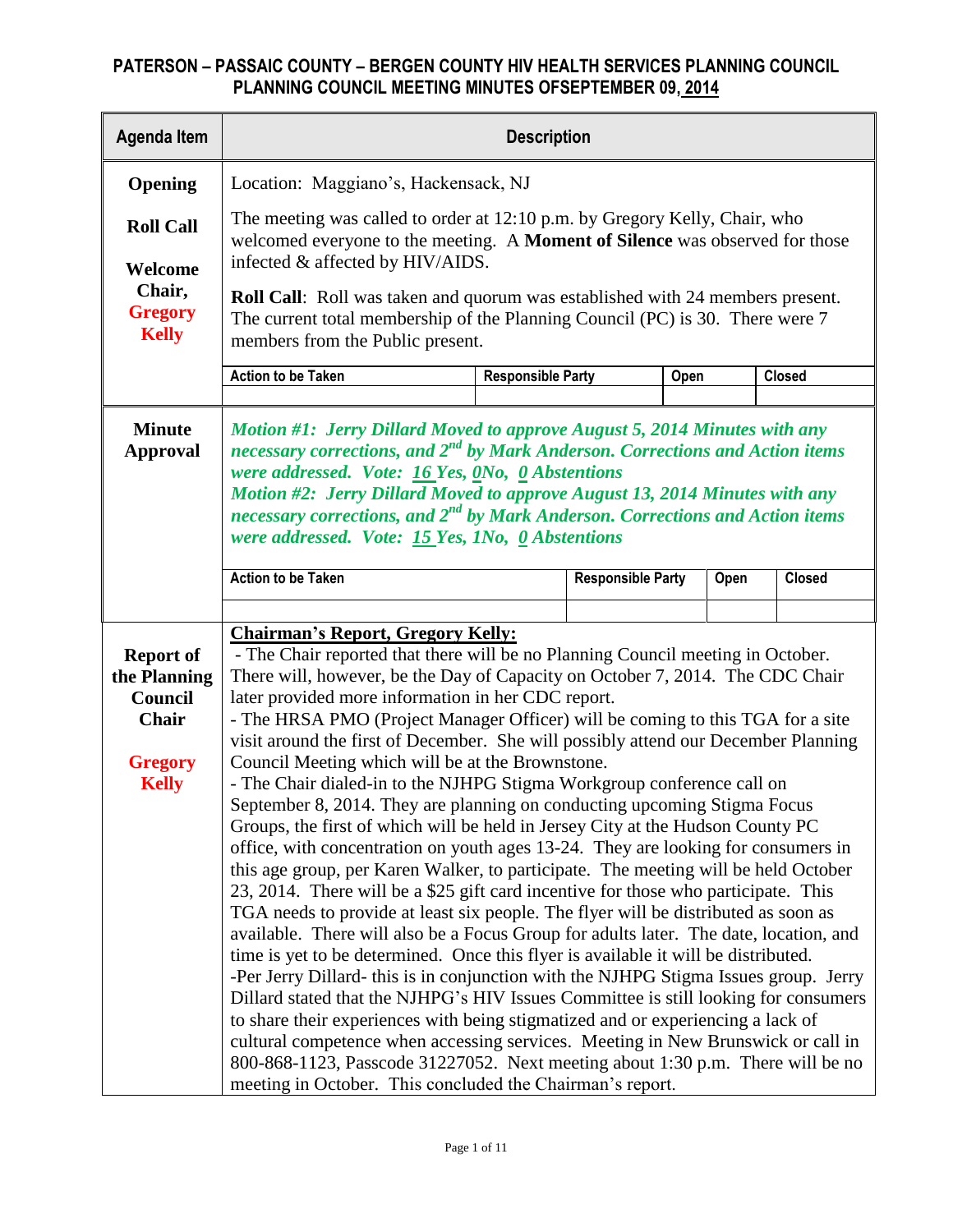| <b>Report of</b><br>the Liaisons                                     | Karen Walker - CAEAR Coalition Liaison reported:                                                                                                                                                                                                                                                                                                                                                        |                                                                                                                                                                          |      |               |  |  |  |  |
|----------------------------------------------------------------------|---------------------------------------------------------------------------------------------------------------------------------------------------------------------------------------------------------------------------------------------------------------------------------------------------------------------------------------------------------------------------------------------------------|--------------------------------------------------------------------------------------------------------------------------------------------------------------------------|------|---------------|--|--|--|--|
| <b>Karen</b><br><b>Walker</b><br><b>CAEAR</b>                        | - Karen stated that CAEAR Coalition will be having a face to face meeting in<br>October and this TGAs dues will be requested in October. The dues are \$1000.<br>Thanks to the donation of Walgreen's, the dues were paid last year.<br>- CAEAR is looking at Reauthorization for next year. There is a possibility that the<br>impact of ACA will cause Ryan White support services to be needed more. |                                                                                                                                                                          |      |               |  |  |  |  |
| <b>Sonya</b><br><b>Franklin-</b><br><b>Thompson</b><br><b>NJDOH</b>  | Sonya Franklin-Thompson - NJDOH (NJ Department of Health) reported on<br>some retirements at the State level. She reported that Linda Berezny and Warren<br>Triana-Davis were retiring. Warren was over ADDP. She also reported that the<br>grants have already been distributed.                                                                                                                       |                                                                                                                                                                          |      |               |  |  |  |  |
| <b>Action to be Taken</b>                                            |                                                                                                                                                                                                                                                                                                                                                                                                         | <b>Responsible Party</b>                                                                                                                                                 | Open | <b>Closed</b> |  |  |  |  |
|                                                                      | Office of the Grantee, Millie Izquierdo reported:                                                                                                                                                                                                                                                                                                                                                       |                                                                                                                                                                          |      |               |  |  |  |  |
| Office of the<br><b>Grantee</b><br><b>Millie</b><br><b>Izquierdo</b> | Millie Izquierdo passed out the September Utilization Report which reflected some<br>percentages which were low. She stated that this is based on four months of<br>expenditures. Hopefully next meeting the Council will see a full six month report<br>on percentages that are low. She also reported that 13 of the 15 Programs visits<br>were completed.                                            |                                                                                                                                                                          |      |               |  |  |  |  |
|                                                                      | She also reiterated that the HRSA PMO team will be coming to this TGA the first<br>week of December. They will be attending the December Annual Meeting and<br>meeting with Providers also while they are here. Once Millie has the PMO's<br>schedule she will notify all concerned.                                                                                                                    |                                                                                                                                                                          |      |               |  |  |  |  |
|                                                                      | Also, it was reported that this TGA did receive the SPNS award.                                                                                                                                                                                                                                                                                                                                         |                                                                                                                                                                          |      |               |  |  |  |  |
|                                                                      | Frank Covello, Esq, was requested by the Office of the Grantee, Millie Izquierdo, to<br>round the MAI percentage so that it was not 100.01%, but 100%.                                                                                                                                                                                                                                                  |                                                                                                                                                                          |      |               |  |  |  |  |
|                                                                      | <b>YES, 0 NO.</b>                                                                                                                                                                                                                                                                                                                                                                                       | Karen Walker moved to take .01% out of Outreach, and 2 <sup>nd</sup> by Jerry Dillard.<br>During discussion it was determined that this would be about \$30.00. Vote: 11 |      |               |  |  |  |  |
|                                                                      | This ended the report from the Grantee.                                                                                                                                                                                                                                                                                                                                                                 |                                                                                                                                                                          |      |               |  |  |  |  |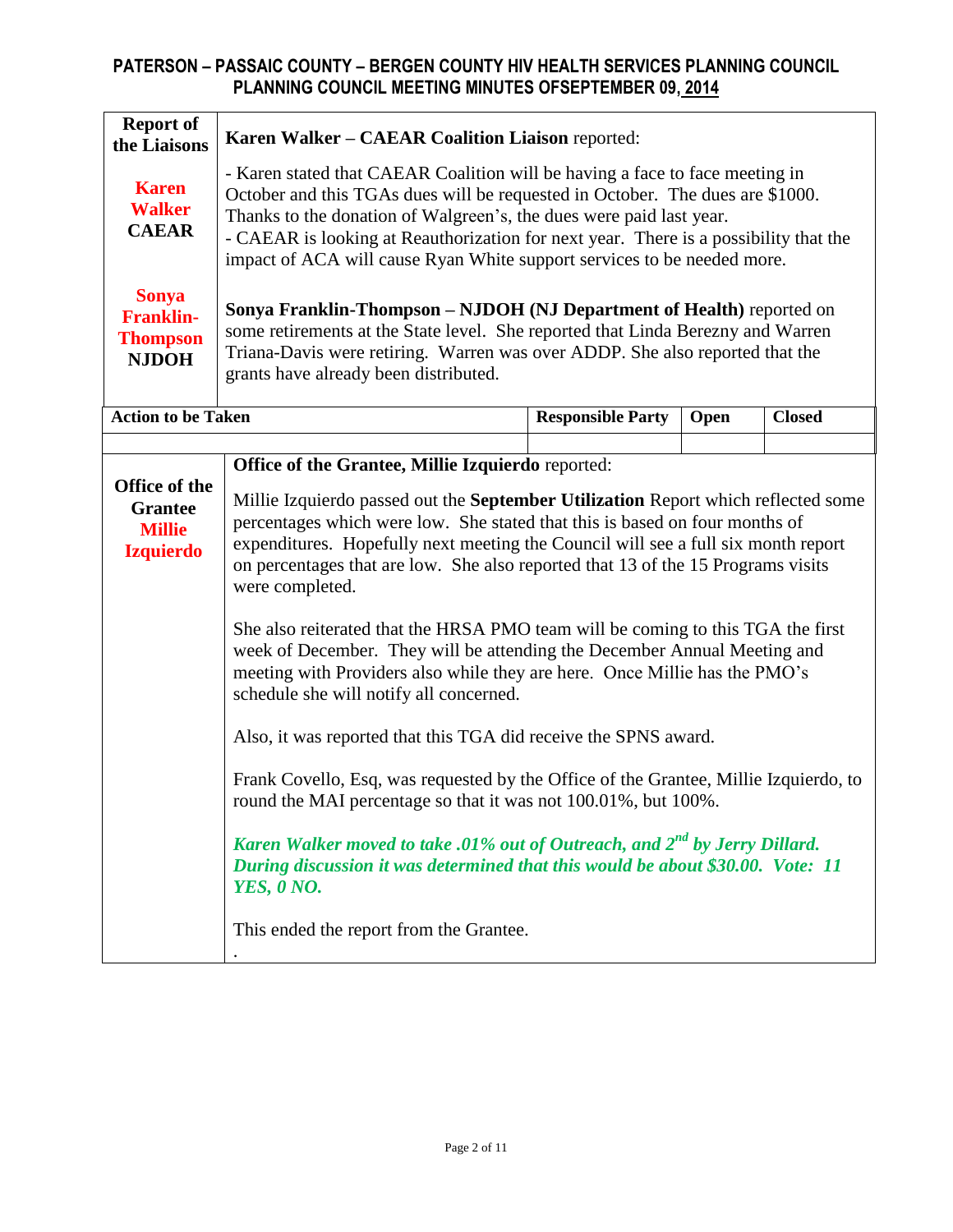| <b>PLANNING &amp;</b><br><b>DEVELOPMENT</b><br>Chair,<br><b>Karen Walker</b> | <b>Planning &amp; Development (P&amp;D) Chair, Karen Walker</b> reported on the<br>following:<br>There will be no P&D meeting tomorrow<br>P&D reviewed the project timelines<br>$\bullet$<br>P&D scheduled conference calls for the discussion of the Directives to<br>the Grantee. With many P&D members on vacation in August a<br>quorum wasn't established; therefore the Directives to the Grantee are<br>being brought to the Planning Council for discussion and a vote.<br>$\bullet$ EIIHA Plan was discussed. P&D is set to have an umbrella EIIHA<br>meeting and as per Pat Virga, the umbrella meeting will be in<br>November (date to be determined). However, the Linkage to Care<br>Collaborative will meet on October 30.<br>Comprehensive Plan was reviewed by P&D |
|------------------------------------------------------------------------------|------------------------------------------------------------------------------------------------------------------------------------------------------------------------------------------------------------------------------------------------------------------------------------------------------------------------------------------------------------------------------------------------------------------------------------------------------------------------------------------------------------------------------------------------------------------------------------------------------------------------------------------------------------------------------------------------------------------------------------------------------------------------------------|
| <b>Directives to the</b><br><b>Grantee</b>                                   | <b>Directives to the Grantee</b><br>The Planning Council then moved into the discussion of the Directives to the<br>Grantee.<br>Motion to accept the Page 1 of the Global Directives was made by Sonya<br>Franklin-Thompson, 2 <sup>nd</sup> by Linda Smith. Vote: 21 YES, 0 NO.<br>See next page.                                                                                                                                                                                                                                                                                                                                                                                                                                                                                 |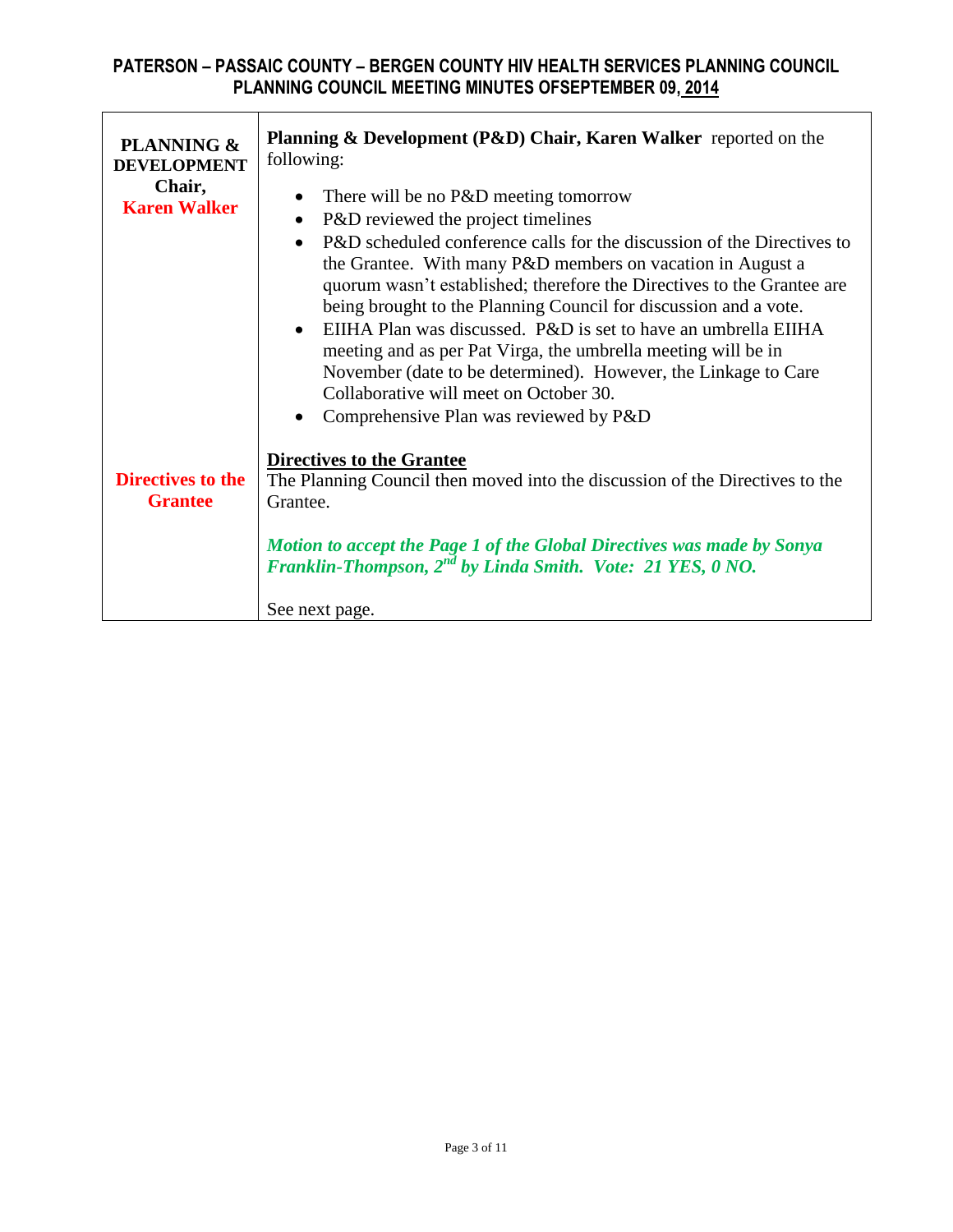#### **Recommendations of the Planning & Development Committee FY 2015 Directives to the Grantee**

#### *Global Directives*

- 1. Correlate Part A services with requirements of the Affordable Care Act, and address emerging gaps in services that may result from implementation of the Act.
- 2. The Grantee shall provide a written report on progress with implementation of the Comprehensive HIV Health Services Plan, the EIIHA Plan and the Quality Management Plan. This report shall be undertaken in concert with quarterly progress reviews by the Planning & Development Committee, included in the annual report to the Planning Council, discussed at scheduled grantee meetings, and available to Steering Committee in advance of the Administrative Mechanism review.
- 3. Direct sub-grantees to require new enrollees in Part A and MAI services to complete the needs assessment consumer survey, and tie this requirement to billing.
- 4. Work with the Planning Council to prioritize and establish/update all approved standards of care beginning with medical and non-medical case management, primary medical care and substance abuse treatment. Work with the Planning Council to post on its website all approved standards of care with effective date of implementation within one month of adoption.
- 5. The Grantee shall submit a Semi-annual Report to the Steering Committee, the Planning & Development Committee and the Planning Council in January and July on the effectiveness and compliance of directives. This narrative report shall provide specific documented evidence of compliance with each of the bulleted directives. This report shall be incorporated into the Council's Priority Setting Process as well as the Administrative Mechanism Review.
- 6. Encourage sub-grantees to offer Health Insurance Premium & Cost Sharing in coordination with the core services.
- 7. In establishing goals to support the HIV Care Continuum in the Bergen-Passaic TGA, moving toward achievement of sustainable viral suppression, disseminate information on progress made.

*Page 1*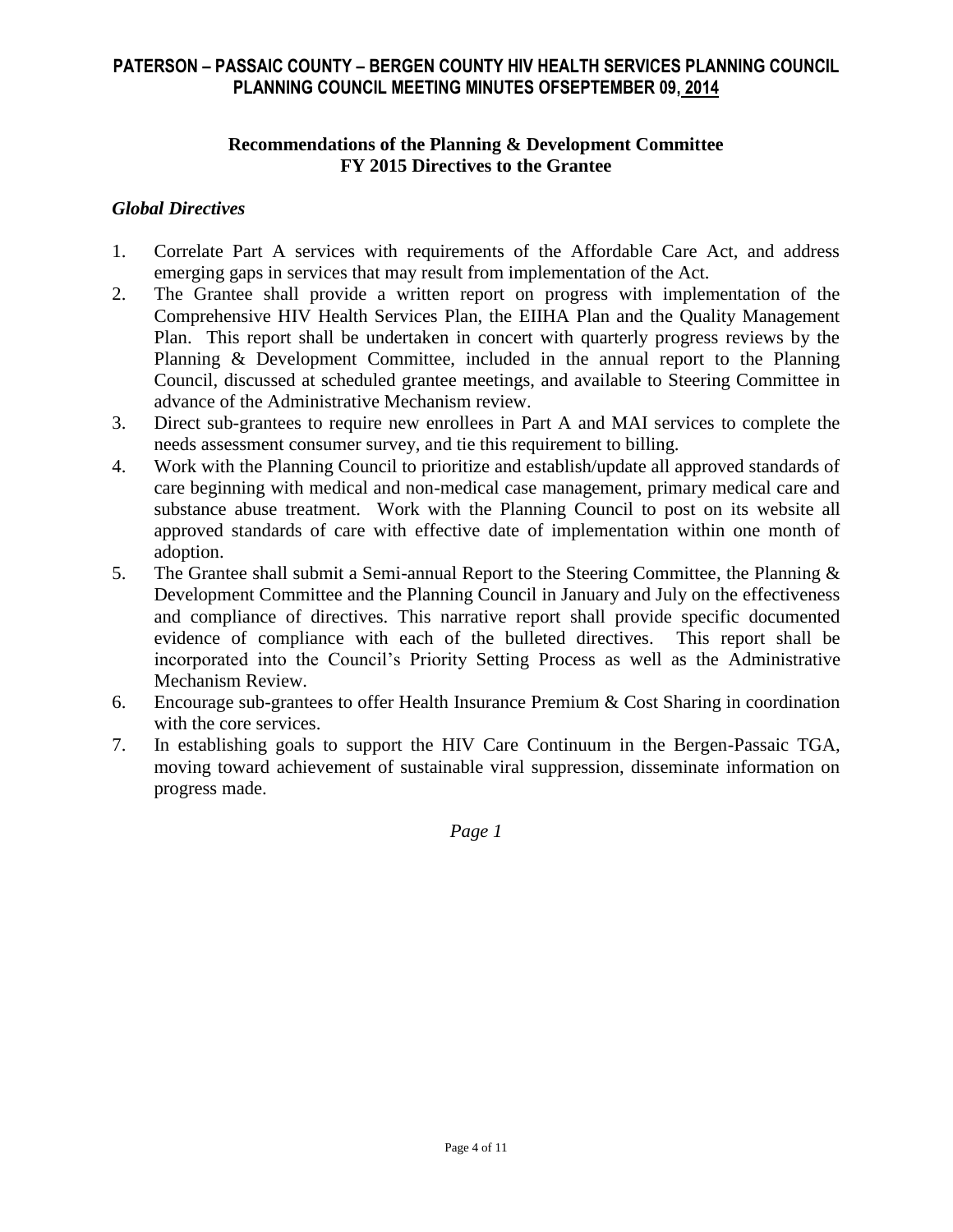| <b>Service Categories</b>                                                                                                                                                                                                                                                       | <b>Fiscal Year 2015 Directive</b>                                                                                                                                                                                                                                                                                        |
|---------------------------------------------------------------------------------------------------------------------------------------------------------------------------------------------------------------------------------------------------------------------------------|--------------------------------------------------------------------------------------------------------------------------------------------------------------------------------------------------------------------------------------------------------------------------------------------------------------------------|
|                                                                                                                                                                                                                                                                                 | <b>Core Services</b>                                                                                                                                                                                                                                                                                                     |
| Intervention<br>Early<br><b>Services</b><br>M-Sonya F-T<br>$2^{nd}$ – Jerry D.<br>Vote: 16 Yes, 0 NO                                                                                                                                                                            | Continue to educate agencies within the TGA on the process of<br>$\bullet$<br>EIS, in accordance with adopted standards.<br>Encourage EIS sub-grantees to work with Patient Navigator<br>$\bullet$<br>Programs to achieve linkage to care (within 24 hours or next<br>business day) of preliminary positive test result. |
| <b>Medical Case</b><br>Management<br>M-Kathleen D<br>2 <sup>nd</sup> Anjettica B.<br>Vote: 13 Yes, 0 NO                                                                                                                                                                         | Begin the process of evaluating the primary case management<br>$\bullet$<br>system as directed in the Comprehensive Plan (Goal II, Objective<br>4)                                                                                                                                                                       |
| <b>Health Insurance</b><br>Premium & Cost<br>Sharing (HIPCS)<br>$M$ – Jerry D., $2^{nd}$ Sonya F-T to<br>amend and add a bullet -<br>Begin<br><i>Vote: 20 Yes, 0 NO</i><br>M- Jerry D.<br>$2^{nd}$ – Lind S., to approve entire<br><b>HIPCS Directive</b><br>Vote: 23 Yes, 0 NO | Provide technical assistance for all applicants who elect to<br>$\bullet$<br>provide this service.<br>Begin the process of developing Standards for HIP&CS                                                                                                                                                               |
|                                                                                                                                                                                                                                                                                 | <b>Support Services</b>                                                                                                                                                                                                                                                                                                  |
| Non-Medical Case<br>Management<br>$M$ – Elaine H.<br>$2^{nd}$ – Kathleen D.<br>Vote 15 Yes, 0 NO                                                                                                                                                                                | Begin the process of evaluating the primary case management<br>system as directed in the Comprehensive Plan (Goal II, Objective<br>4)                                                                                                                                                                                    |
| Outreach/Health<br><b>Education and Risk</b><br>Reduction<br>$M$ – Jerry D.<br>$2^{nd}$ – Kathleen D.<br>Vote 13 Yes, 0 NO                                                                                                                                                      | Continue to direct funding for outreach services within the EIIHA<br>$\bullet$<br>target populations and communities.<br>Continue to coordinate quarterly meetings to facilitate outreach to<br>$\bullet$<br>the EIIHA target populations.                                                                               |
| <b>Housing Services</b><br>$M$ -Anjettica B.<br>$2^{nd}$ – Freddy R.<br>Vote: 18 Yes, 0 NO                                                                                                                                                                                      | Continue to provide housing assistance only to those persons who<br>are not eligible for HOPWA assistance and/or when HOPWA<br>funds are not available.                                                                                                                                                                  |
| <b>Medical Transportation</b><br>Services<br>$M$ – Jerry D.<br>$2^{nd}$ – Elaine H<br>Vote: 20 Yes, 0 NO                                                                                                                                                                        | Encourage sub-grantees to dedicate up to 5% of the total medical<br>$\bullet$<br>transportation funds for needed off-hour services.                                                                                                                                                                                      |
| <b>Emergency Financial</b><br>Assistance<br>$M$ – Jerry D.<br>$2^{nd}$ – Kathleen D.<br>Vote: 21 Yes, 0 NO                                                                                                                                                                      | Fund only medications needed to bridge the gap between entry<br>into care and benefits from ADAP or other insurances.                                                                                                                                                                                                    |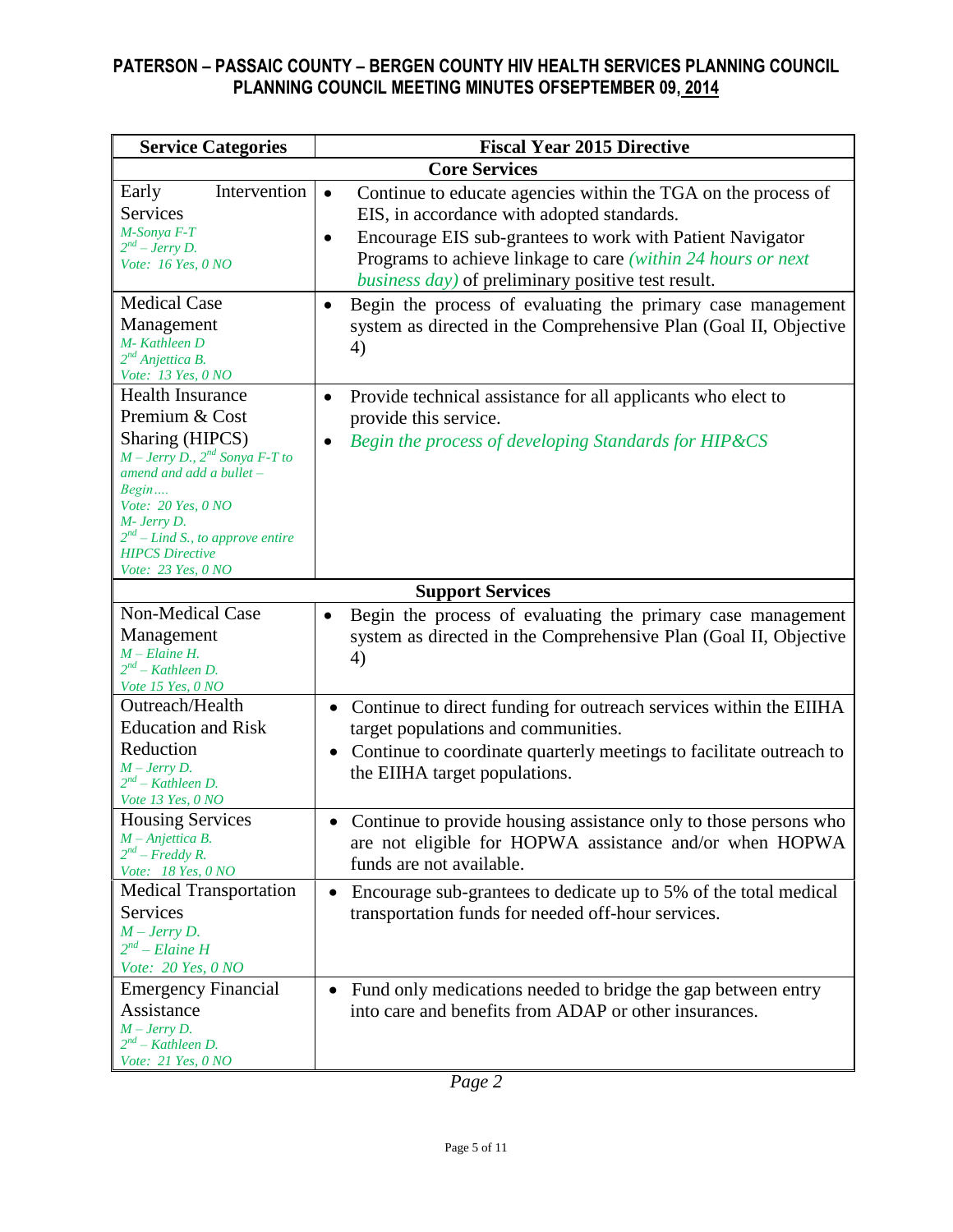|                                                           | Jessica Diaz, CDC (Community Development Committee), Chairman, provided                                                                                                                                                                                                                                                                                                                                                                                                                                                                                                                                                                                                                                                                                                                                      |                                                                                                                                                                                                                                                                                                                                                          |        |        |  |  |  |  |  |  |  |
|-----------------------------------------------------------|--------------------------------------------------------------------------------------------------------------------------------------------------------------------------------------------------------------------------------------------------------------------------------------------------------------------------------------------------------------------------------------------------------------------------------------------------------------------------------------------------------------------------------------------------------------------------------------------------------------------------------------------------------------------------------------------------------------------------------------------------------------------------------------------------------------|----------------------------------------------------------------------------------------------------------------------------------------------------------------------------------------------------------------------------------------------------------------------------------------------------------------------------------------------------------|--------|--------|--|--|--|--|--|--|--|
| <b>Community</b>                                          | the following report:                                                                                                                                                                                                                                                                                                                                                                                                                                                                                                                                                                                                                                                                                                                                                                                        |                                                                                                                                                                                                                                                                                                                                                          |        |        |  |  |  |  |  |  |  |
| <b>Development</b><br><b>Committee</b><br>(CDC)<br>Chair, |                                                                                                                                                                                                                                                                                                                                                                                                                                                                                                                                                                                                                                                                                                                                                                                                              | 1. She was glad to report that the PC membership has grown now to 30 members<br>2. The CDC is excited about the Day of Capacity which will be held on October 7,<br>at Maggiano's. Breakfast will be $9:00 - 9:30$ a.m.<br>3. Based on feedback from last year, the DOC will end about $2:30 - 3:00$ p.m.<br>4. Many Voices, One Focus is the DOC theme. |        |        |  |  |  |  |  |  |  |
| <b>Jessica Diaz</b>                                       | 5. The CDC is conducting a PSA in October for the target EIIHA group-YMSM-<br>which will be conducted in both English and Spanish<br>6. Why Stay in Care flyers are being readied to encourage people to stay in care.<br>There will be a <b>pilot</b> with Walgreen's to distribute to those picking up their HIV<br>meds. The CDC will then look into other venues, especially Mom & Pop<br>pharmacies.                                                                                                                                                                                                                                                                                                                                                                                                    |                                                                                                                                                                                                                                                                                                                                                          |        |        |  |  |  |  |  |  |  |
|                                                           |                                                                                                                                                                                                                                                                                                                                                                                                                                                                                                                                                                                                                                                                                                                                                                                                              |                                                                                                                                                                                                                                                                                                                                                          |        |        |  |  |  |  |  |  |  |
| Old<br><b>Business/New</b><br><b>Business</b>             | <b>Old Business</b><br><b>Allocations:</b>                                                                                                                                                                                                                                                                                                                                                                                                                                                                                                                                                                                                                                                                                                                                                                   | Frank Covello, asked the PC to look at the right column, Part A, which needs to<br>add 01% to bring Support Services up to 24.99%<br>Elaine Moved to add .01% to Outreach (to 4.07), $2^{nd}$ by Dora Robinson. After<br>discussion it was discovered that no change was needed; so no vote was taken.                                                   |        |        |  |  |  |  |  |  |  |
|                                                           | <b>The Affiliation Sheet</b> was checked by the Admin and corrections were made again.<br><b>Medical Case Management</b> – Paterson Division of Health was removed.<br><b>Outreach Services</b> - Team Management 2000 was added. Legal Services -<br>Community Health Services was removed. See Attachment B                                                                                                                                                                                                                                                                                                                                                                                                                                                                                                |                                                                                                                                                                                                                                                                                                                                                          |        |        |  |  |  |  |  |  |  |
|                                                           | <b>New Business:</b><br>It was Moved by Khalilah Daniels, and $2^{nd}$ by Linda Smith that a written<br>$\bullet$<br>report of the sub-committees be provided to the full body $(PC)$ She stated<br>that this was needed because the verbal reports made at the meeting didn't<br>necessarily give a full view of what was happening in the meetings and<br>everyone can't make the sub-committee meetings. It was agreed that Draft<br>committee minutes be sent.<br>Paul introduced Felix Rivera, who was in attendance and will become<br>Paul's Alternate.<br>Nick Kubisky stated his concern that locations for testing were not easily<br>assessable. Comments were made that it seems to depend on the funding<br>source on where you are listed. Many agreed the process is not the most<br>helpful. |                                                                                                                                                                                                                                                                                                                                                          |        |        |  |  |  |  |  |  |  |
| <b>Action to be Taken</b>                                 |                                                                                                                                                                                                                                                                                                                                                                                                                                                                                                                                                                                                                                                                                                                                                                                                              | <b>Responsible Party</b>                                                                                                                                                                                                                                                                                                                                 | Open   | Closed |  |  |  |  |  |  |  |
|                                                           | Send out draft Committee minutes to PC                                                                                                                                                                                                                                                                                                                                                                                                                                                                                                                                                                                                                                                                                                                                                                       | Admin                                                                                                                                                                                                                                                                                                                                                    | 9/9/14 |        |  |  |  |  |  |  |  |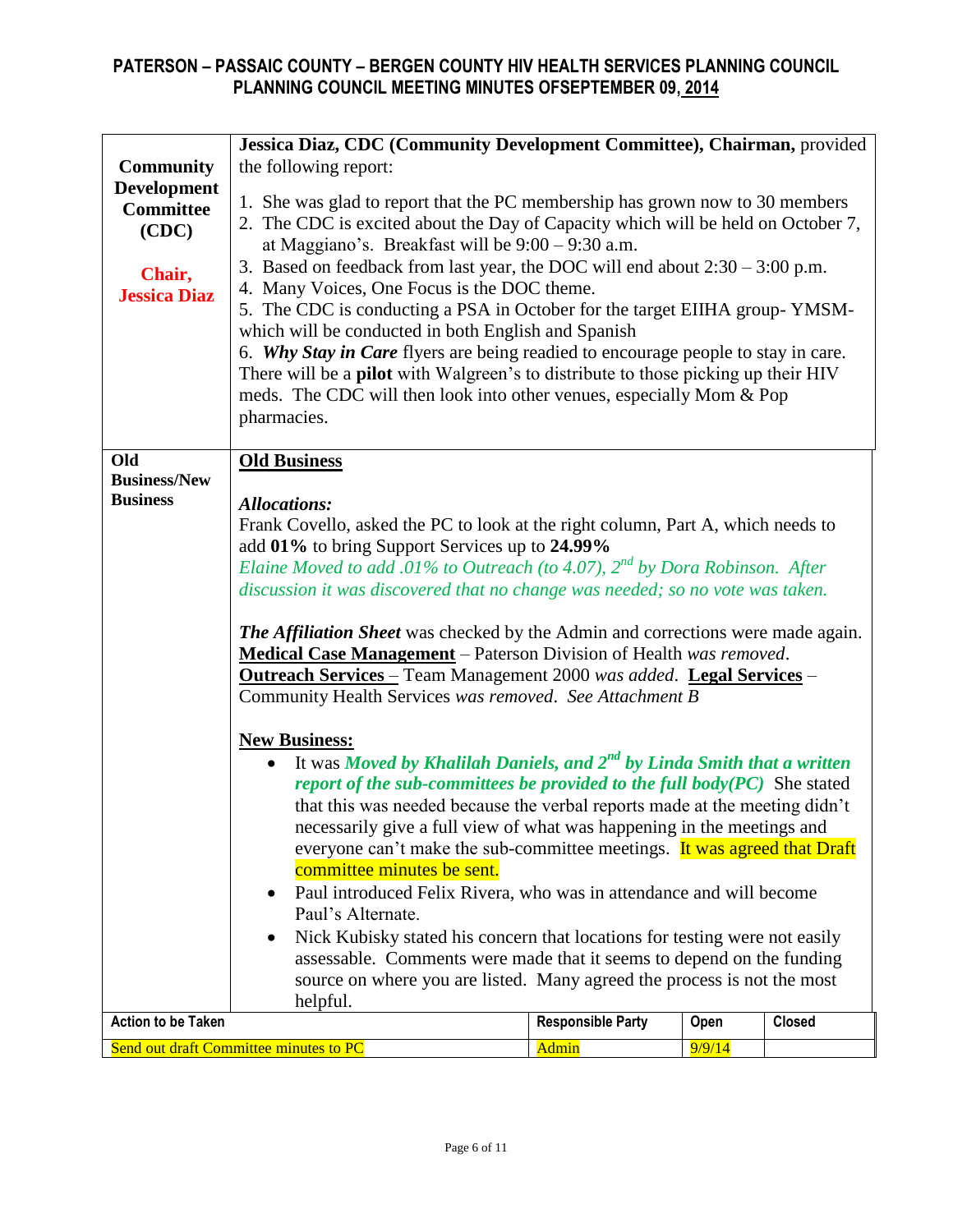| <b>Public</b><br><b>Comments</b>                              | Ray Welsh, of the Public, during the meeting contacted OraQuik on their<br>positive procedures. He stated the company said that they contact the CDC<br>and refer clients to resources based on their location. The choices given to<br>Ray over the phone for this zip code were not recognizable. He stated he<br>would forward more information after the company forwards Ray the<br>information. Suggestion by Pat Virga, they this information be brought to<br>quarterly "Linkage to Care Meeting".<br>Also, per Ray, "Our Youth", a statewide organization in Jersey City is<br>$\bullet$<br>having a fund raiser for Gay/Lesbian Youth. They provide scholarships, etc.<br>Vernon Thomas reported on a person who took an HIV home test from STD<br>٠<br>Express and received the results that he (client) was re-active. He came to<br>Vernon as a client. Vernon stated people are taking home tests and just<br>being left alone.                                                                                                                                                                                                                                                                                                                                                                                                                                                                                                                                                                                                                                             |                                                                                                                                                                                                                               |      |               |  |  |  |  |  |
|---------------------------------------------------------------|-------------------------------------------------------------------------------------------------------------------------------------------------------------------------------------------------------------------------------------------------------------------------------------------------------------------------------------------------------------------------------------------------------------------------------------------------------------------------------------------------------------------------------------------------------------------------------------------------------------------------------------------------------------------------------------------------------------------------------------------------------------------------------------------------------------------------------------------------------------------------------------------------------------------------------------------------------------------------------------------------------------------------------------------------------------------------------------------------------------------------------------------------------------------------------------------------------------------------------------------------------------------------------------------------------------------------------------------------------------------------------------------------------------------------------------------------------------------------------------------------------------------------------------------------------------------------------------------|-------------------------------------------------------------------------------------------------------------------------------------------------------------------------------------------------------------------------------|------|---------------|--|--|--|--|--|
|                                                               | Felix Rivera, Paul Persaud's new Alternate<br>Martinez<br>Ray Hood, new applicant, Bergen County                                                                                                                                                                                                                                                                                                                                                                                                                                                                                                                                                                                                                                                                                                                                                                                                                                                                                                                                                                                                                                                                                                                                                                                                                                                                                                                                                                                                                                                                                          | Chairman, Gregory Kelly, asked the remaining Public to introduce themselves.<br>Sue Wojtaser, from the Medicaid Office, new Alternate for Provi Zeno-<br>Peter Gannett, returning PC member from Bergen County, new applicant |      |               |  |  |  |  |  |
| <b>Action to be Taken</b>                                     |                                                                                                                                                                                                                                                                                                                                                                                                                                                                                                                                                                                                                                                                                                                                                                                                                                                                                                                                                                                                                                                                                                                                                                                                                                                                                                                                                                                                                                                                                                                                                                                           |                                                                                                                                                                                                                               | Open | <b>Closed</b> |  |  |  |  |  |
| <b>Networking</b><br>&<br><b>Community</b><br><b>Check-in</b> | Michele Machado, Multi-purpose Resource Center<br><b>Responsible Party</b><br>Mark Anderson announced the Grand Opening for NJ Buddies, 2:00-7:00 p.m.<br>$\bullet$<br>They will be unveiling their new Mobile Testing Unit and new construction.<br>The event will be October 19, 2014. He will send out flyer.<br>Nick Kubisky talked about National Female Condom Day, September 16.<br>$\bullet$<br>https//w/wsc2wiredforchange.com. He passed out information relative to the<br>date.<br>Ray Welsh reminded the PC that a flyer has already gone out on Gay Men's<br>Event on September 26 <sup>th</sup> . He encouraged those from this TGA to attend.<br>Next CAPCO meeting tomorrow at the Paterson Public Library, Network &<br>$\bullet$<br>Education<br>While in the meeting, Jessica Diaz, accessed the <i>STD Express</i> website, and it<br>$\bullet$<br>looks like the cost is minimum \$250 for STD testing only and \$350 to include<br>HIV testing (thru lab corp)<br>Donna Nelson-Ivy raised the issue that this is the $20th$ Anniversary of this PC<br>$\bullet$<br>and thought it should be celebrated. Karen Walker, thought this is also an<br>opportunity to get media coverage. She said, It's been 20 years, but it's still<br>needed. Additional discussion included how World Day activities needed to be<br>better coordinated amongst the council. With this suggestion, Elaine Halstead<br>volunteered to head a task force and Donna Nelson Ivy agreed to assist her in the<br>planning. Others who agreed to serve on the taskforce were Jessica Diaz, |                                                                                                                                                                                                                               |      |               |  |  |  |  |  |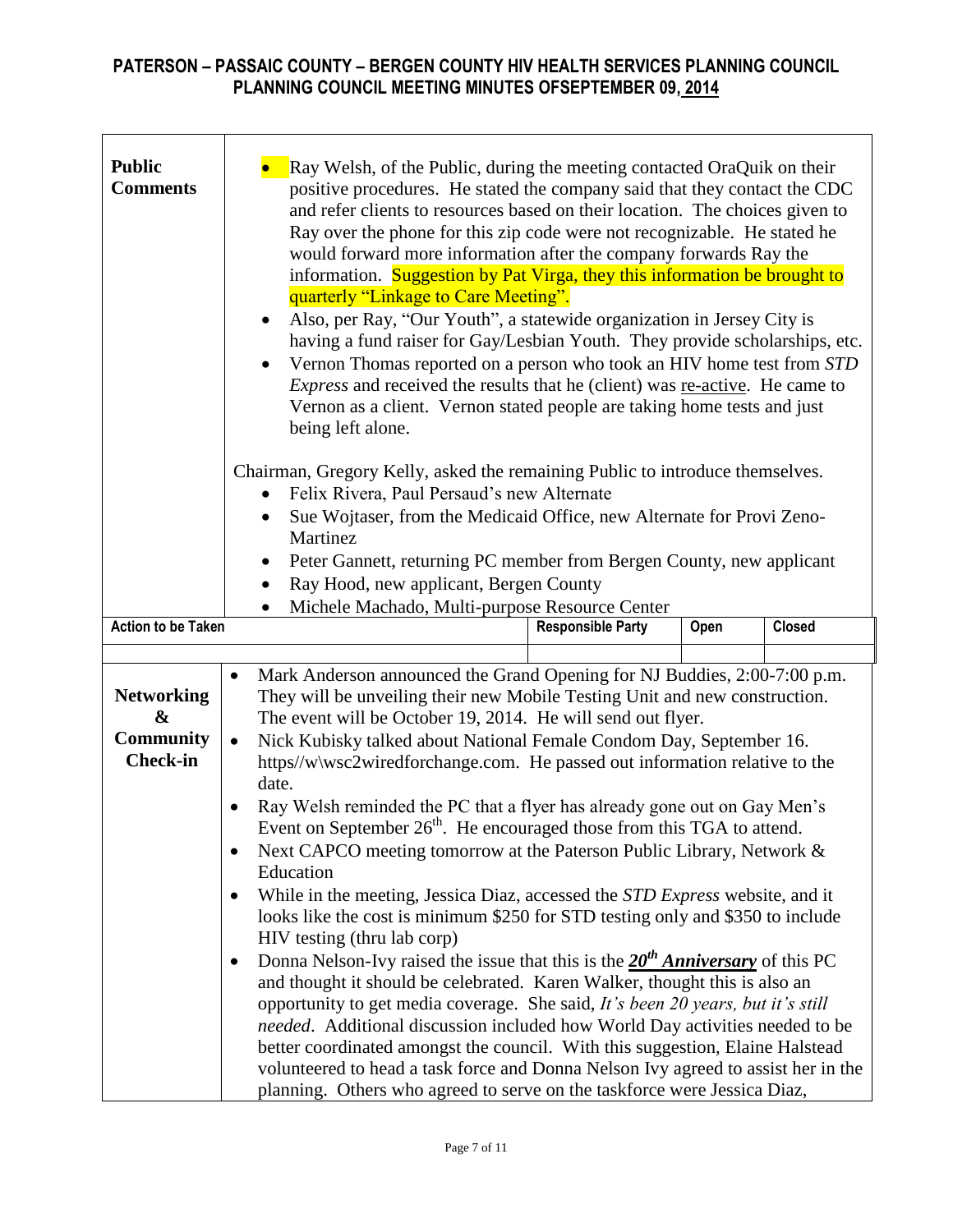|  | Anjettica Boatwright, Eduardo Elizondo, and Karen Walker                                  |
|--|-------------------------------------------------------------------------------------------|
|  | Paula Tenebruso, spoke of the upcoming October 1 <sup>st</sup> Annual fund raising event. |
|  | She will send out a flyer.                                                                |
|  | Per Donna Nelson-Ivy, there will a September 11th commemoration at City Hall              |
|  | on this Thursday.                                                                         |

| <b>Motion to</b> | Motion #2: Elaine Halstead, Moved and $2^{nd}$ by Nick Kubisky that the meeting be                                                                                                               |
|------------------|--------------------------------------------------------------------------------------------------------------------------------------------------------------------------------------------------|
| <b>Adjourn</b>   | adjourned. The Vote was unanimous. The meeting adjourned at $4:00$ p.m.                                                                                                                          |
|                  | Next Meeting: Next meetings: Day of Capacity is Tuesday, October 7, 2014 at<br>Maggiano's – 9:00 a.m. Breakfast. Planning Council Meeting on November 5,<br>2014 - Place: TBD, Lunch, 11:30 a.m. |

|  |  |  |  | <b>OPEN Actions from Previous Meetings</b> |
|--|--|--|--|--------------------------------------------|
|--|--|--|--|--------------------------------------------|

| <b>Action to be Taken</b>                              | <b>Responsible Party</b> | Open   | <b>Closed</b> |
|--------------------------------------------------------|--------------------------|--------|---------------|
| <b>Provide MJ links to sites for articles</b>          | N. Kubisky               | 4/1/14 | ongoing       |
| Send potential representation of Newly released to CDC | TomF/                    | 5/6/14 |               |

# **CLOSED Actions from 9/9/14 Meeting**

| <b>Action to be Taken</b>                                      | <b>Responsible Party</b> | <b>Open</b> | Closed  |
|----------------------------------------------------------------|--------------------------|-------------|---------|
| Make corrections to Affiliation Sheets confirm with Grantee    | Admin                    | 8/5/14      | 9/9/14  |
| Make changes to page 3 and 4 of the PS Process, as amended, to | P&D                      | 8/5/14      | 8/13/14 |
| reflect public inclusion in service ranking and resources      |                          |             |         |
| discussions.                                                   |                          |             |         |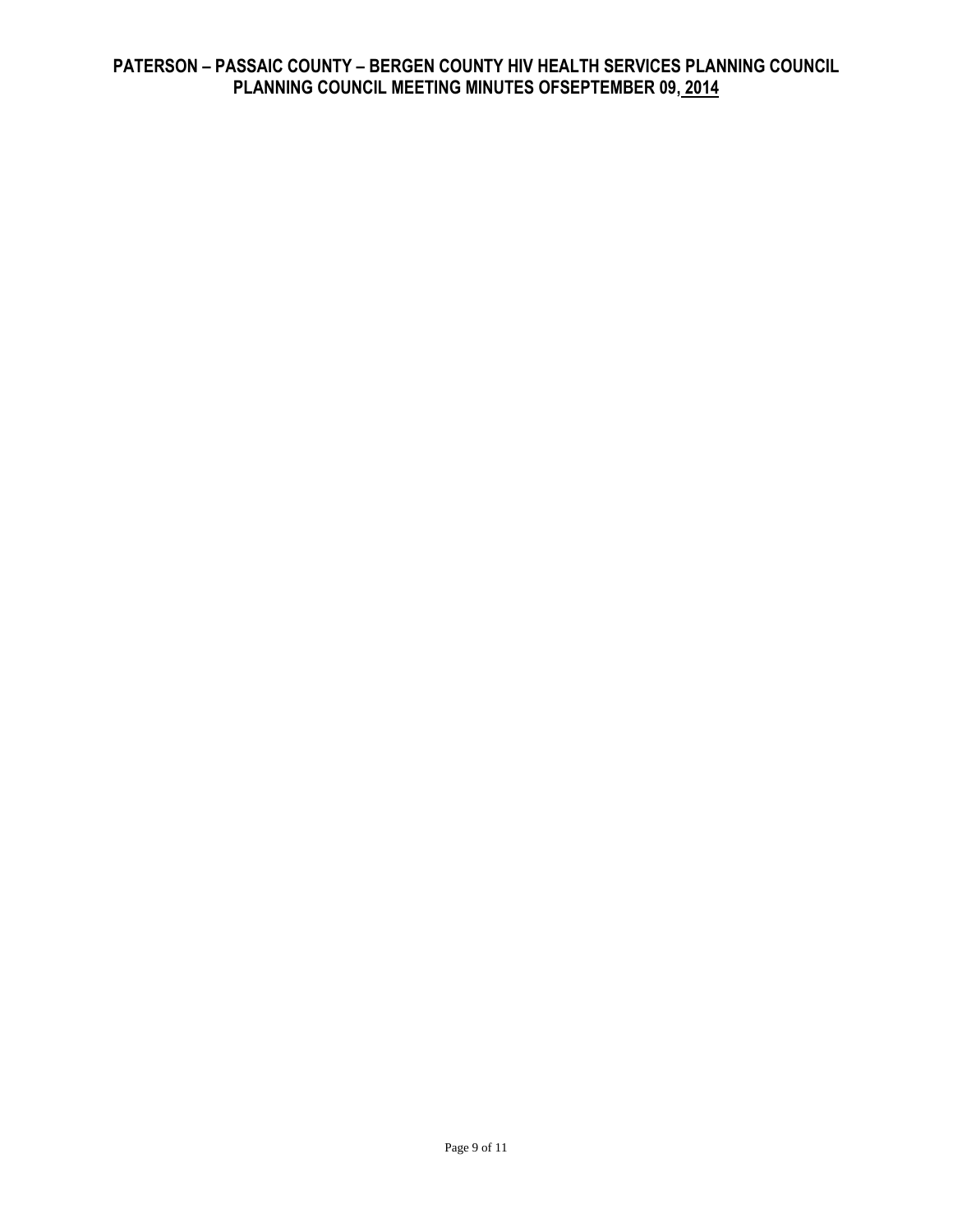| PLANNING COUNCIL ATTENDANCE RECORD  |    |                |                |                |                         |                  |                         |                |                |                |                    |
|-------------------------------------|----|----------------|----------------|----------------|-------------------------|------------------|-------------------------|----------------|----------------|----------------|--------------------|
| <b>Member Name/BD</b>               |    | 11/12/13       | 12/3/13        | 1/7/14         | 24/14                   | 4/1/14           | 5/8/14                  | 6/3/14         | 8/5/14         | 8/13/14        | 9/9/14             |
| 1 Anderson, Mark<br>3/12            | P  | P              | $\overline{P}$ | A              | A                       | $\mathsf{P}$     | P                       | <b>P/A</b>     | A              | P              | $\mathsf{P}$       |
| 3/6<br>2 Boatwright, Anjettica      | P  | P              | P              | $\overline{P}$ | P                       | $\overline{O}$   | P                       | P              | P              | P              | P                  |
| 3 Brown, Marie (MB)<br>6/23         | P  | <b>P/A</b>     | P              | $\mathbf P$    | $\mathsf P$             | P                | P                       | P              | P              | P              | $\mathbf{o}$       |
| 4 Buscher, Paul<br>11/3             |    | P              | P              | O              | P                       | $\circ$          | O                       | $\mathbf O$    | $\mathbf O$    |                | $\mathbf{o}$       |
| 5 Daniels, Khalilah<br>6/18         |    |                |                |                |                         |                  |                         |                | P              | Ρ              | P                  |
| 6DeMichele, Kathleen<br>4/25        | P  | P              | P              | P              | P                       | P                | P                       | P              | P              | P              | P                  |
| 7Diaz, Jessica<br>$1/13$            | P  | P              | A              | $\mathsf{P}$   | Ă                       | $\mathbf P$      | Â                       | A              | P              | P              | P                  |
| 8 Dillard, Jerry (JD)<br>$11/27$ P  |    | P              | P              | P              | P                       | P                | P                       | P              | P              | P              | P                  |
| 9 Elizondo, Eduardo<br>4/13         |    |                |                |                |                         |                  |                         |                | P              |                | P                  |
| 10 Fischetti, Tom (TF)<br>2/22      |    | P              | P              | Α              | О                       | Α                | P                       | Α              | Α              |                | $\mathbf{o}$       |
| 11 Franklin-Thompson, Sonya<br>9/21 | P  | P              | P              | $\overline{P}$ | L                       | $\overline{P}$   | P                       | P              | $\overline{P}$ | P              | P                  |
| 12 Fray, LeRoy (LF)<br>12/4         | P  | P              | P              | O              | P                       | $\circ$          | P                       | P              | L              |                | P                  |
| 13 Frederick, John (JF)<br>12/4     | P  | $\overline{O}$ | P              | $\overline{O}$ | $\overline{O}$          | P                | P                       | O              | L              |                | $\overline{O}$     |
| 14 Halstead, Elaine<br>9/26         | P  | P              | P              | P              | P                       | O                | P                       | P              | P              | P              | P                  |
| 15 Kelly, Gregory (GK)<br>7/14      | P  | P              | P              | P              | $\mathbf P$             | P                | P                       | P              | P              | P              | P                  |
| 16 Kubisky, Nick (NK)               |    |                |                |                |                         | P                | P                       | P              | L              | P              | P                  |
| 17 Love, Troy (TL)<br>7/20          | Р  | P              | P              | A              | <b>AL</b>               | L                | P                       | L              | A              |                | A                  |
| 18 Marshall, Edward EM)<br>2/17     | P  | P              | P              | $\circ$        | P                       | $\circ$          | Р                       | P              | L              |                | P                  |
| 7/15<br>19 Nelson, Richard          | P  | P              | P              | P              | P                       | P                | P                       | P              | $\mathbf{o}$   |                | P                  |
| 20 Nelson-My, Donna DNI) 3/16       | Р  | <b>AP</b>      | P              | A              | P                       | P                | P                       | P              | <b>AP</b>      | A              | <b>A/L</b>         |
| 21 Persaud, Paul (PP)<br>12/19      | P  | P              | $\overline{O}$ | P              | P                       | P                | O                       | P              | O              | P              | P                  |
| 22 Price, Gloria (GP)<br>7/1        |    |                |                |                |                         | O                | P                       | P              | P              | L              | P                  |
| 7/30<br>23 Robinson, Dora (DR)      | P  | P              | O              | P              | P                       | $\circ$          | $\circ$                 | L              | $\mathsf P$    |                | P                  |
| 24 Rodriguez, Freddy (FR) 10/27     | P  | P              | P              | O              | O                       | $\circ$          | P                       | P              | L              |                | P                  |
| 25 Santiago, Jorge                  |    |                |                |                |                         | P                | P                       | P              | L              | Ρ              |                    |
| 26 Sonye, Ron                       |    |                |                |                |                         | P                | P                       | P              | L              | P              | P                  |
| 27 Smith, Linda (LS)<br>8/18        | P  | Р              | P              | P              | A                       | $\mathbf{o}$     | A                       | P              | P              |                | $\mathsf P$        |
|                                     |    |                |                |                | A                       | A                |                         |                |                |                |                    |
| 28 Tenebruso, Paula<br>6/11         | Р  | P              | Α              | Α              |                         |                  | <b>A/P</b>              | L              | L              | L              | A/P                |
| 29 Walker, Karen (KW)<br>9/24       |    | Ρ              | ΙP<br>P        | P              | P<br>Þ                  | L<br>P           | P                       | $\mathsf P$    | P<br>P         | Ρ              | ΙP<br>P            |
| 30 Zeno-Martinez, Providencia 9/2   | P  | P              |                | $\mathbf O$    |                         |                  | A                       | P              |                | P              |                    |
|                                     |    |                |                |                |                         |                  |                         |                |                |                |                    |
| <b>Members Present</b>              | 22 | 24             | 23             | 13             | 15                      | 17               | 21                      | 24             | 24             | 20             |                    |
| <b>Alternates Present</b>           |    | $\mathbf{2}$   | 1              | $\overline{4}$ | 7                       | $\overline{2}$   | 4                       | $\mathbf{3}$   | $\mathbf{3}$   | 1              | 21<br>$\mathbf{3}$ |
| Alternate Pool                      |    |                |                | $\mathbf 0$    | 0                       | $\bf{0}$         | 0                       | $\mathbf{0}$   | $\mathbf{0}$   | $\bf{0}$       | $\pmb{0}$          |
| <b>Public Present</b>               |    | 8              | 3              | $\overline{4}$ | 3                       | $\boldsymbol{4}$ | 4                       | $6\phantom{1}$ | 4              | $\overline{2}$ | $\overline{7}$     |
| <b>Absent</b>                       |    |                | $\overline{2}$ | 6              | $\overline{\mathbf{3}}$ | $\boldsymbol{9}$ | $\overline{\mathbf{3}}$ | $\overline{2}$ | 3              | 10             | $6\overline{6}$    |
| Other                               |    |                | 6              | 4              | 4                       |                  | 3                       | 5 <sup>1</sup> | 5              |                |                    |
|                                     |    |                |                |                |                         |                  |                         |                |                |                |                    |
| <b>Key</b>                          |    |                |                |                |                         |                  |                         |                |                |                |                    |
| <b>P-Present A-Alternate</b>        |    |                |                |                |                         |                  |                         |                |                |                |                    |
| <b>O-Absent L-Late RES-Resigned</b> |    |                |                |                |                         |                  |                         |                |                |                |                    |
| * Special Meeting<br>$r =$ removed  |    |                |                |                |                         |                  |                         |                |                |                |                    |
|                                     |    |                |                |                |                         |                  |                         |                |                |                |                    |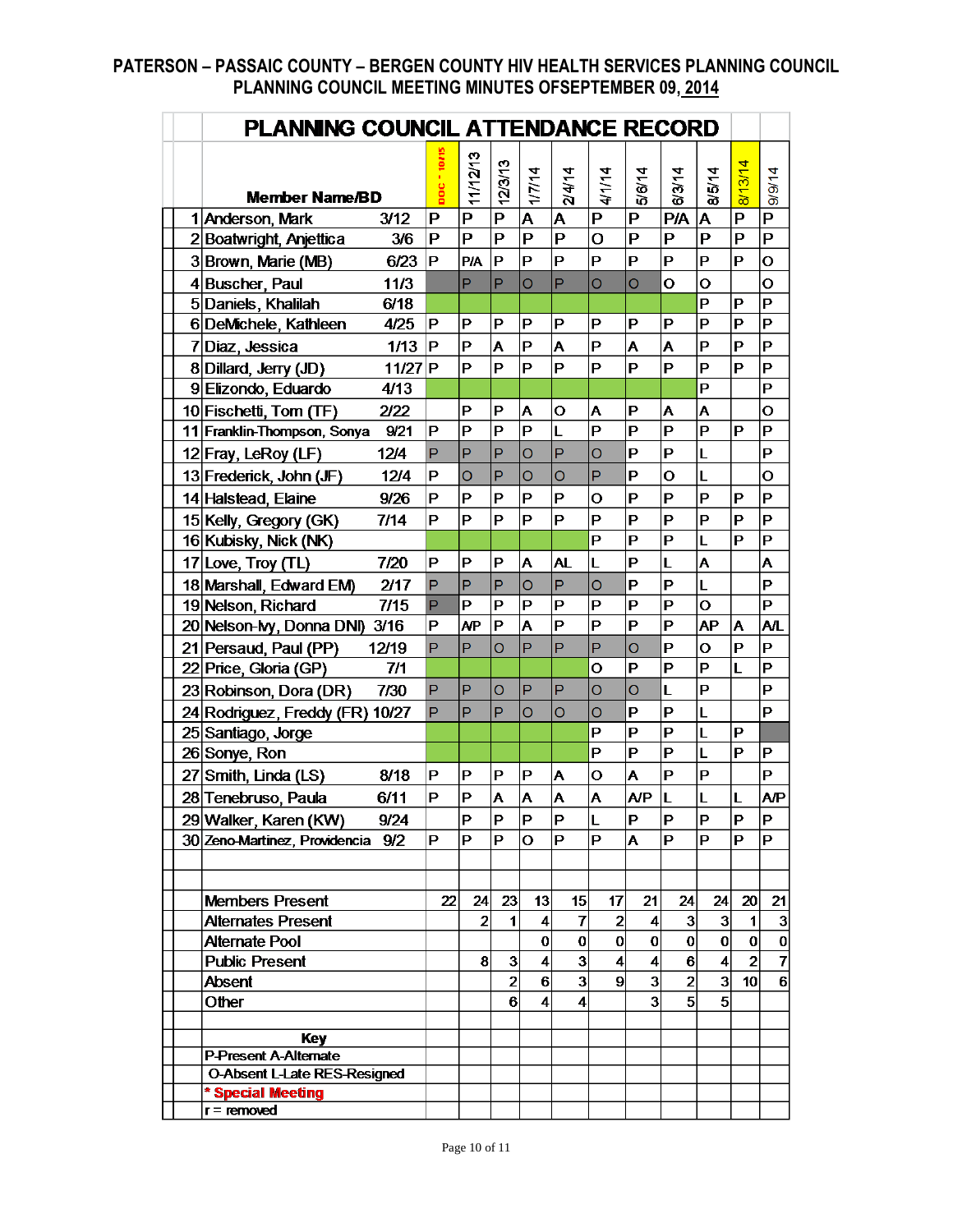Attachment A

|                                                                                  | <b>CORE SERVICES AFFILIATIONS</b>                            |                                                                                  |
|----------------------------------------------------------------------------------|--------------------------------------------------------------|----------------------------------------------------------------------------------|
|                                                                                  | <b>DATE: November 2014</b>                                   |                                                                                  |
| <b>CORE</b><br><b>SERVICES CATEGORIES</b>                                        | <b>PROVIDERS</b>                                             | <b>Individuals</b>                                                               |
| <b>Outpatient/Ambulatory Health Services</b> Hackensack University and Med. Ctr. |                                                              |                                                                                  |
|                                                                                  | St. Joseph's Hospital                                        | Linda Smith                                                                      |
|                                                                                  | Paterson Counseling                                          | Karen Walker                                                                     |
|                                                                                  | St. Mary's Hospital                                          | Priscilla Moschella                                                              |
| AIDS Pharmaceutical Assistance (local)                                           |                                                              |                                                                                  |
| <b>Oral Health Care</b>                                                          | Buddies Of New Jersey                                        | Mark Anderson, Ray Welsh                                                         |
|                                                                                  | Paterson Division of Health                                  | Paul Persaud, Felix Rivera Donna Nelson-Ivy                                      |
|                                                                                  |                                                              |                                                                                  |
| <b>Early Intervention Services</b>                                               | Bergen Family Center                                         | Paula Tenebruso, Jorge Santiago, Vernon Thomas                                   |
|                                                                                  | Buddies of NJ                                                | Mark Anderson, Ray Welsh                                                         |
|                                                                                  | Paterson Division of Health                                  | Paul Persaud, Ricky King, Donna Nelson-Ivy                                       |
|                                                                                  | Team Management 2000 Inc                                     | Khalilah Daniels                                                                 |
|                                                                                  | Well of Hope                                                 |                                                                                  |
| <b>Mental Health Services</b>                                                    | Bergen Family Center                                         | Paula Tenebruso, Jorge Santiago, Vernon Thomas                                   |
|                                                                                  | <b>Buddies Of New Jersey</b>                                 | Mark Anderson, Ray Welsh                                                         |
|                                                                                  | City of Passaic/Passaic Alliance                             | Tom Fischetti, Miriam Torres                                                     |
|                                                                                  |                                                              | Jessica Frenkian, Troy Love, Donnis Cureton, Jabril                              |
|                                                                                  | Hyacinth Aids Foundation                                     | Robinson                                                                         |
|                                                                                  | Northeast Life Skills                                        |                                                                                  |
|                                                                                  | Paterson Counseling                                          | Karen Walker, Priscilla Moschella                                                |
|                                                                                  | St. Joseph's Hospital                                        | Linda Smith,                                                                     |
|                                                                                  | St. Mary's Hospital                                          | Priscilla Moschella                                                              |
|                                                                                  |                                                              |                                                                                  |
| <b>Substance Abuse services - outpatient</b>                                     | Buddies Of New Jersey                                        | Mark Anderson, Ray Welch                                                         |
|                                                                                  | City of Passaic (MAI) (RW)<br>Hyacinth Aids Foundation (MAI) | Tom Fischetti, Miriam Torres<br>Jessica Diaz, Troy Love, Jabril Robinson, Donnis |
|                                                                                  |                                                              | Cureton                                                                          |
|                                                                                  | Paterson Counseling                                          | Karen Walker, Pricilla Moscella                                                  |
|                                                                                  | Straight and Narrow, Inc.                                    | Marie Browne, Troy Love, Jimmy Rawls, Gloria Price                               |
|                                                                                  | Team Management 2000, Inc.                                   | Khalilah Daniels                                                                 |
|                                                                                  | Northeast Life Skills                                        |                                                                                  |
|                                                                                  | Well Of Hope (MAI)                                           |                                                                                  |
|                                                                                  |                                                              |                                                                                  |
| <b>Medical Case Management</b>                                                   | Buddies Of New Jersey                                        | Mark Anderson, Ray Welsh                                                         |
|                                                                                  | CAPCO                                                        | Jerry Dillard, Greg Kelly, Tisa Smith                                            |
|                                                                                  | Hyacinth Aids Foundation                                     | Jessica Frenkian, Troy Love, Jabril Robinson,<br>Donnis Cureton                  |
|                                                                                  | Paterson Counseling                                          | Karen Walker, Pricilla Moscella                                                  |
|                                                                                  | St. Mary's Hospital                                          | Priscilla Moschella                                                              |
|                                                                                  | Straight and Narrow, Inc.                                    | Troy love, Marie Browne, Gloria Price                                            |
|                                                                                  |                                                              |                                                                                  |
| <b>Treatment Adherence</b>                                                       | Hyacinth Aids Foundation                                     | Jessica Frenkian, Troy Love, Jabril Robinson,<br>Donnis Cureton                  |
|                                                                                  | Straight and Narrow, Inc.                                    | Marie Browne, Troy Love, Jimmy Rawls, Gloria Price                               |
|                                                                                  |                                                              |                                                                                  |
| <b>Health Insurance Premium</b>                                                  |                                                              | Tom Fischetti, Miriam Torres                                                     |
|                                                                                  | City of Passaic                                              |                                                                                  |

Attachment B-1